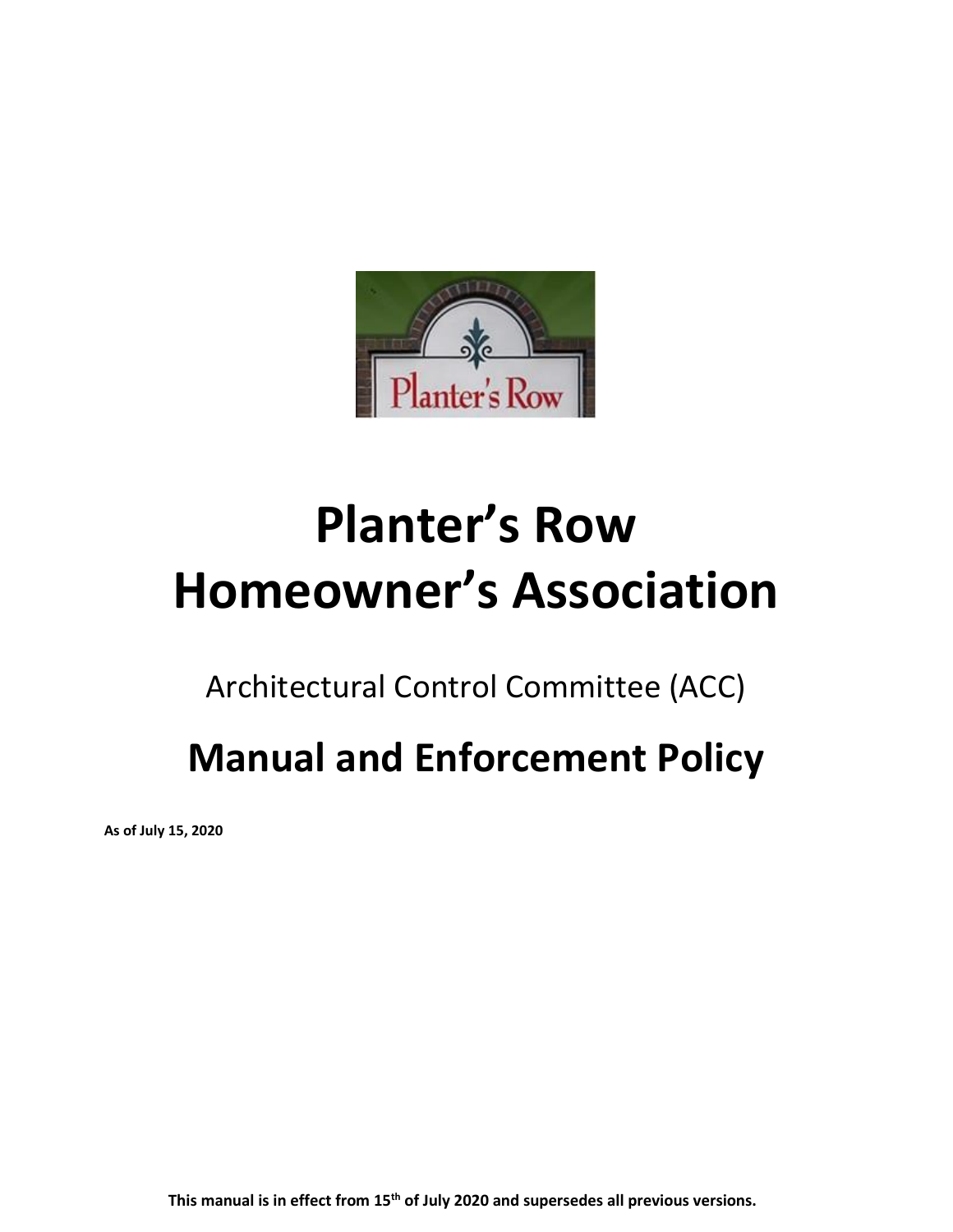## **Table of Contents**

| Form: ACC-MAN1 rev. I 071520<br>Page 1 of 21 |  |
|----------------------------------------------|--|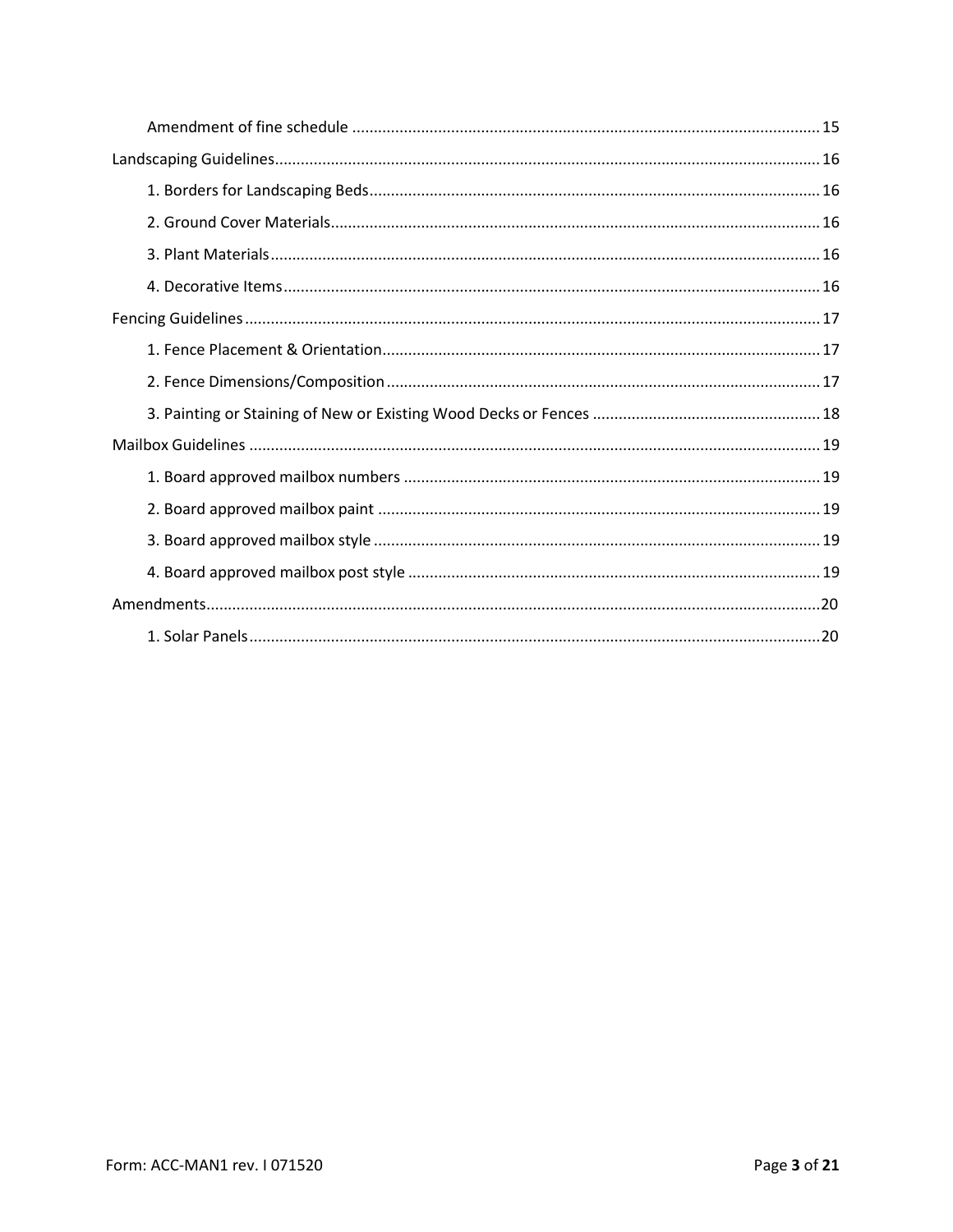### <span id="page-4-0"></span>**I. Introduction**

This document is a compilation of Articles V., VI. and VII of the Planter's Row Declaration of Covenants, Conditions, Restrictions and Easements (CCRs) and rules established by the Planter's Row Board of Directors regarding architectural control and maintenance of the dwellings and lots in Planter's Row. For brevity and simplicity, many of the covenants and restrictions presented herein are abbreviations and/or paraphrases of what appears in the Declaration. The Declaration article and section number for each covenant and restriction herein is shown in parenthesis.

These guidelines have been established in order to maintain and enhance the character and visual environment, as well as protect the property values within the **Planter's Row**  development. Many of the guidelines have been extracted from the **Covenants & Restrictions**  document for the **Planter's Row** Subdivision and are not intended to change, alter, or circumvent the community restrictions and by-laws.

Failure of the homeowner to submit the required information or failure to comply with these guidelines could result in immediate action by the Planter's Row Homeowner's Association. If you are unsure about the need to submit a request, please submit it. It is better to err on the side of submitting the request rather than suffering any consequences of failure to do so for an improvement needing approval.

Keep in mind that the Architectural Control Committee (ACC) does not review the structural adequacies, building code or permit issues for any proposed modification. The property owner is responsible for ensuring that all modifications are structurally adequate, meet applicable building codes and are performed with the appropriate permits. Please contact Mauldin Business Development Services at **864.234.3475** for the most up to date information on permits.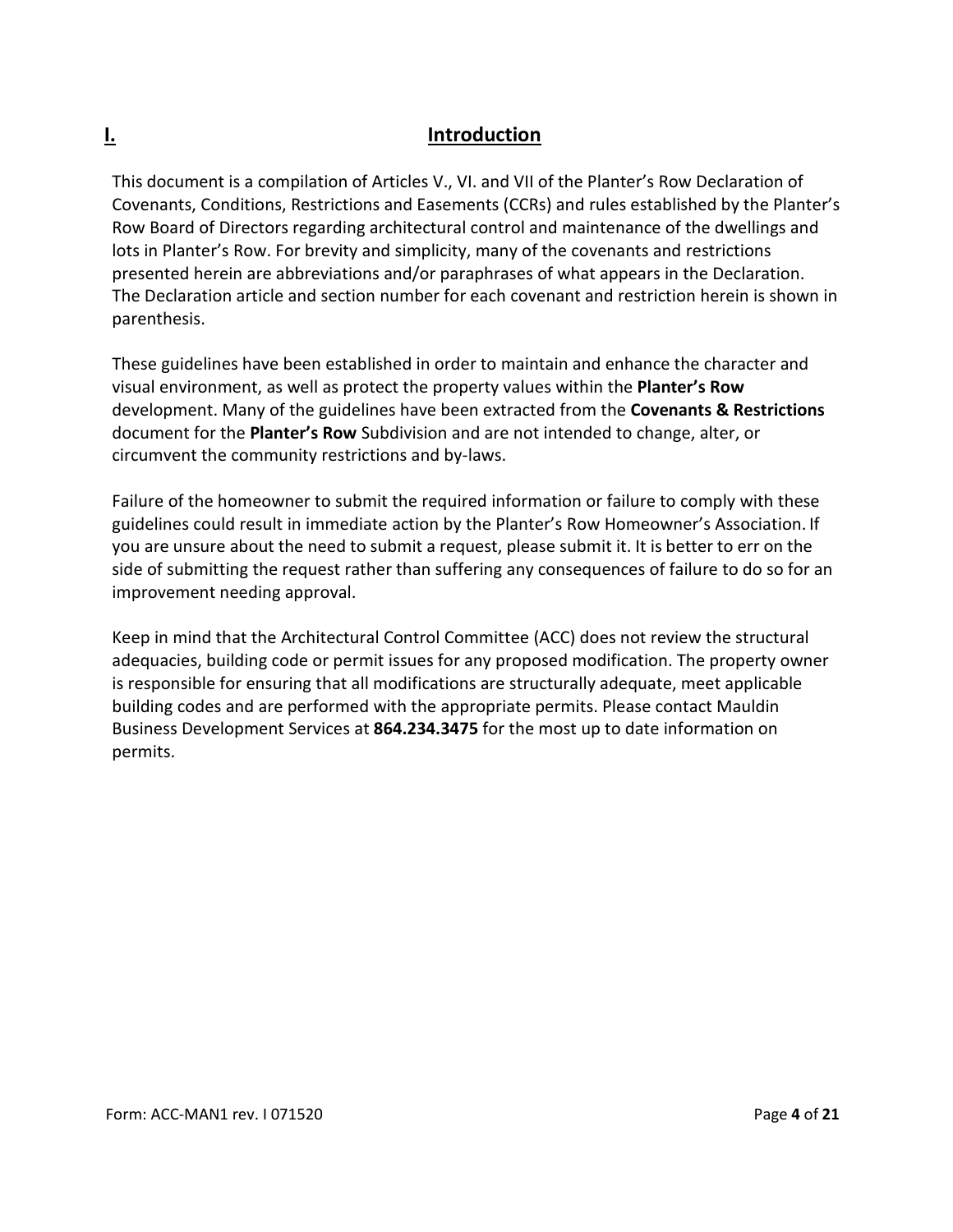### <span id="page-5-0"></span>**II. Exterior Improvements and Alterations (Article V.)**

<span id="page-5-1"></span>**Covenant:** No exterior improvements or changes will be made without the approval of the Architectural Control Committee (ACC). This includes buildings, fences, walls, other structures, landscaping, and topography (ground level) (V.1).

<span id="page-5-2"></span>**Purpose**: This covenant was established by the developer to ensure buyers that the harmony of the external design, colors, location of structures and plantings and the developed topography throughout Planter's Row would be maintained by all buyers (homeowners) in the future (V.1).

<span id="page-5-3"></span>**Procedures**: Homeowners desiring to make any improvement, alteration or change to the exterior of their property shall submit the plans and specifications thereof: showing the nature, kind, shape, height, materials, and location of same to the ACC (V.2.a). The ACC submittal request form can be found on our website, [\(www.plantersrow.net](http://www.plantersrow.net/) ). Submitted at [ARC@myCMG.com.](mailto:ARC@myCMG.com)

<span id="page-5-4"></span>**Approval Does Not Establish A Precedent**: Approval of an improvement or alteration by the ACC does not establish a precedent for the approved improvement or alteration. The ACC at its discretion may disapprove similar improvements or alterations submitted subsequently (V.2.b).

#### <span id="page-5-5"></span>**Submittals**:

- 1. Submittals will be reviewed by the ACC Committee and you will be notified of theresult, or a request for more information within **30 days**.
- 2. All submittal requests must be in writing. No verbal submittal will be considered. Submittals should be sent as noted on the request form. Submittals can be made by scanned email to [ARC@myCMG.com.](mailto:ARC@myCMG.com) The submittal should be made assoon as plans are finalized and when the estimate has been received from the contractor, if one is involved. It is your responsibility to inform the contractor involved that they may not start work on the project until approval from the ACC is received.
- 3. Submittals **must** include the following or they **will be returned** to the homeowner:

**A completed Planter's Row Submittal Request for Approval of Property Improvement.** The ACC submittal request form can be found on our website, [\(www.plantersrow.net](http://www.plantersrow.net/)). Submitted at [ARC@myCMG.com.](mailto:ARC@myCMG.com)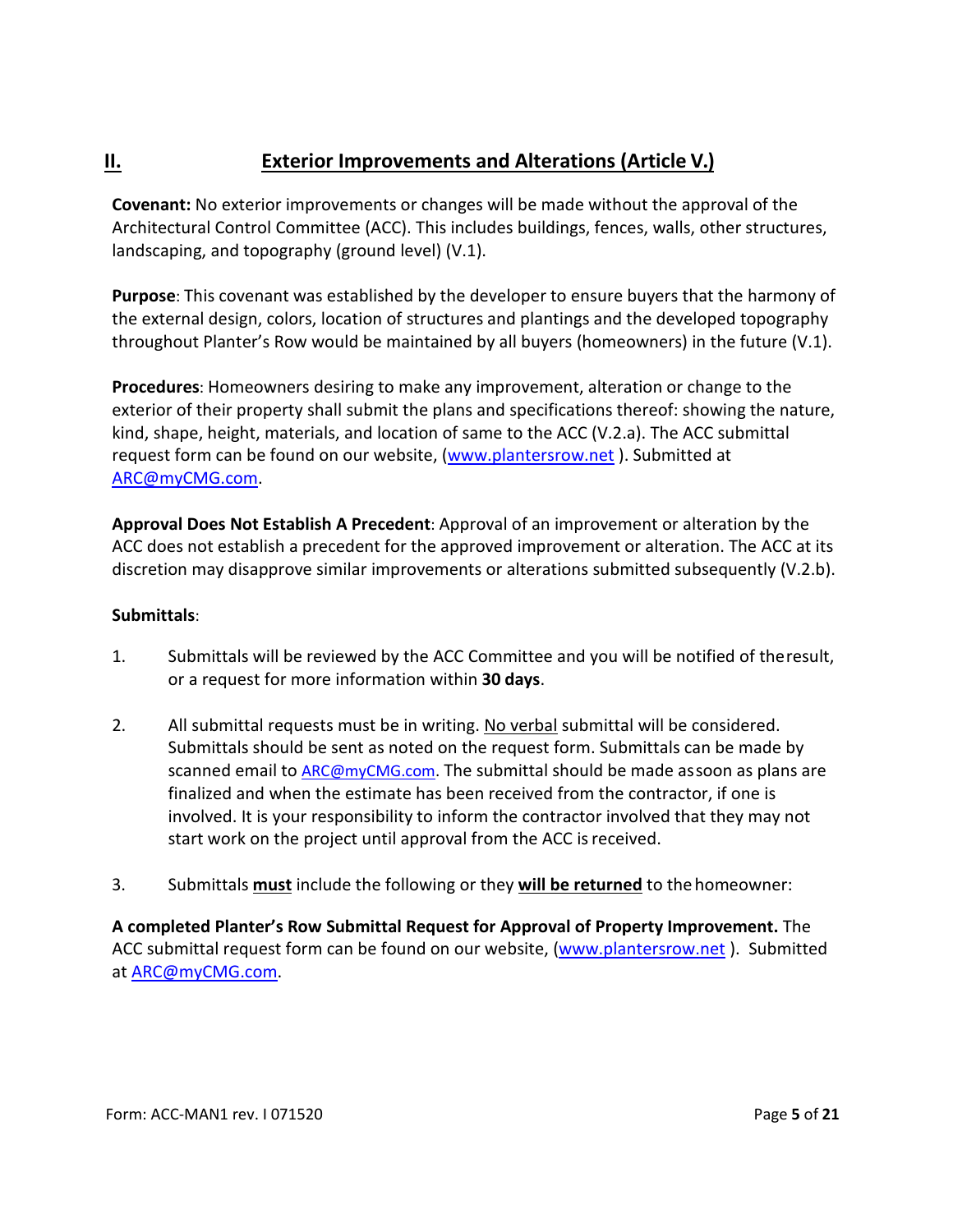- A. **Site Plan:** A copy of the official lot survey (site plan) should include the street address and the lot number, the position of any existing structures, the location of any utility or drainage easements that affect the property and the area of the proposed property improvement. The placement of the improvement and any setbacks from the property line should be noted on the lot survey. Site plans can be obtained from the following website: <http://ims.gcgis.org/webmappub/>
- B. **Sketch:** The sketch should illustrate the proposed improvement and should include an appropriate notation and/or description to clarify and specify the proposed improvement. All materials, colors and relevant dimensions of the improvement must be included. Specifications for fencing should include the composition and dimensions of the posts and board to be used as well as the fence height and color. Any photograph, brochure, contractor's estimate or sketch that provides that information should also be included. Any other information that you think will clarify the proposed improvement should also be included.
- 4. In general, the homeowner will be notified in writing as to the committee's decision within ten (10) business days after the committee meets. Verbal notifications will not be given.

<span id="page-6-0"></span>**Association Rules Take Precedence Over Building and Zoning Codes**: In those instances where building and zoning codes permit structures or activities that are contrary to the Declaration and the Association's rules the Declaration and rules take precedence. Example: A proposed shed may meet all building and zoning code requirements, but it exceeds the Association's maximum size rule of 12 feet by 12 feet by 8 feet high. The Association's rule takes precedence and the shed will not be approved.

<span id="page-6-1"></span>**Association Not Liable For Plan Defects**: The ACC or members of the ACC are not responsible or liable for any defects in any plans or specifications (V.2.c). Also, the ACC does not review the proposed plans for building and zoning code compliance or the need for a buildingpermit. Please contact Mauldin Business Development Services at **864.234.3475** for the most up to date information on these matters.

<span id="page-6-2"></span>**Enforcement**: Failure to comply with ACC rules can result in the Association requiring corrective action at the homeowner's expense. Failure to comply can also result in suspension of voting privileges, suspension of facilities use, and a monetary fine. There is no time limit on the Association as to initiating an enforcement action. Therefore, please contact the ACC if there is any doubt as to the need to obtain approval for any exterior improvement or alteration. Also, see the Approval in Writing item regarding the keeping of project approval documents (X.1 and V.2.b). **See attachment.**

<span id="page-6-3"></span>Form: ACC-MAN1 rev. I 071520 Page **6** of **21 Sprinkler Systems**: The installation of a sprinkler system does not require ACC approval if it does not involve changing the grade level or erecting a structure.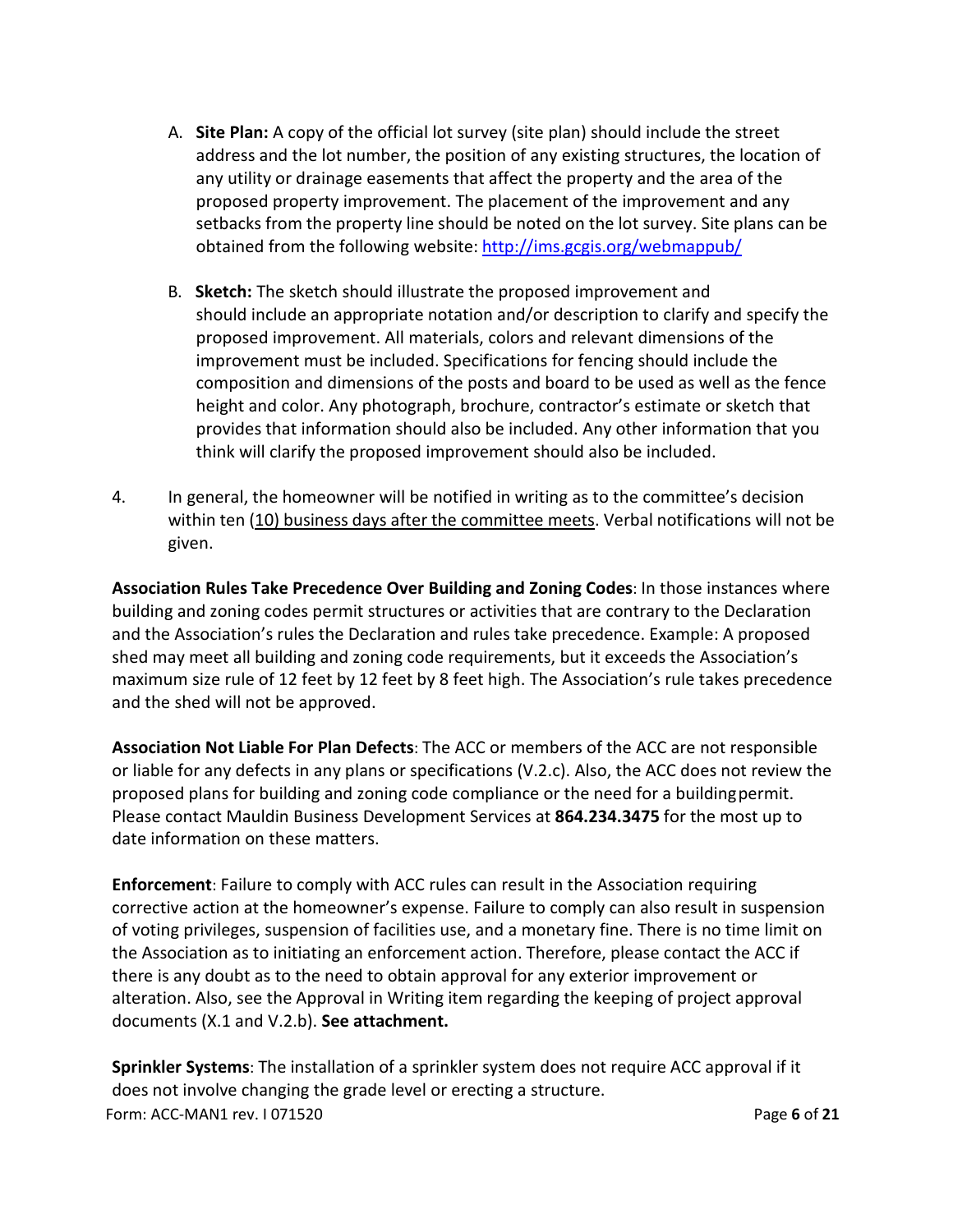#### <span id="page-7-0"></span>**Rules for Exterior Improvements and Alterations:**

All of the following Items require ACC approval. This list is not a complete list of items that may require ACC approval. Therefore, please contact the ACC at [ARC@myCMG.com.](mailto:ARC@myCMG.com) if you are planning any exterior improvement or alteration that is not listed below.

<span id="page-7-1"></span>**1. Antennae and Dishes:** Reception towers, satellite dishes or antennae should not be erected upon any structure or within the property without the approval in writing from the ACC. Such structures shall be screened to conceal them from the view of the street (VII.15). However, satellite dishes that are 35 inches or less in diameter and are shielded from view from the street do not require ACC approval. In no event shall free standing transmission or receiving towers, satellite dishes or disks be permitted.

<span id="page-7-2"></span>**2. Awnings:** Awnings and similar structures are considered permanent additions to the house. Categories of such awnings are those designed to be installed over windows, doorways, decks, patios, etc. Metal canopy awnings are prohibited. All awnings require ACC approval (V.1).

<span id="page-7-3"></span>**3. Basketball Goals:** Permanently installed basketball goals are permitted with ACC approval (V.1). They must be situated no less than two-thirds (2/3) up the driveway from the street. Portable basketball goals shall be assembled in accordance with the manufacturer's instructions (i.e. having the base filled with sand/water, not weighted down with blocks, etc.); shall be in a good state of repair and shall not be located at or in the street, so as to cause a nuisance or safety hazard to other homeowners (VII.12). **Portable basketball goals do not require ACC approval.**

<span id="page-7-4"></span>**4. Colors, Exterior of House:** Any departure from the current exterior colors of any house requires ACC approval. The areas covered by this provision include siding, shutters, trim, garage doors, front doors, roofs, and sheds/outbuildings (V.1). Close approximations of the current colors on the house do not require ACC approval. Mailbox posts shall be painted with *Sherwin Williams* paint, color: *Stone Lion* (exterior flat) (VII. 8).

<span id="page-7-5"></span>**5. Decks:** All deck replacements, additions or new installations are considered an elevation change and must be approved by the ACC (V.1). Repairs to decks do not require ACC approval as long as the same material and color of the existing structure is used.

<span id="page-7-6"></span>**6. Driveway Coatings:** The painting or tiling of driveways is prohibited. However, clear sealers may be applied without obtaining ACC approval (VII. 23).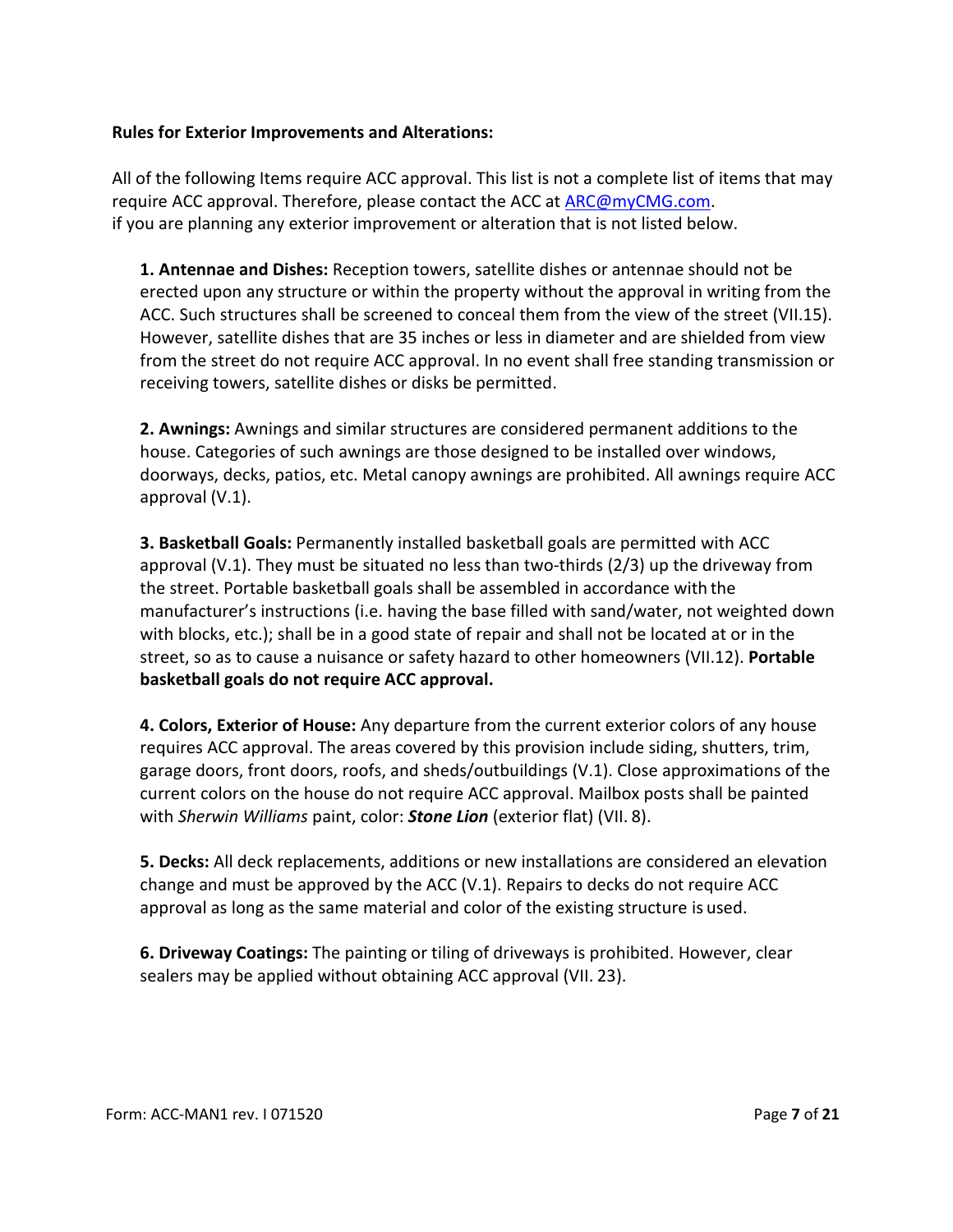<span id="page-8-0"></span>**7. Driveway Additions:** Driveways may be widened up to eight (8) feet and extended no further than the front of the garage. The widened section will start at least one half of the distance from the street to the garage, tapering out gently from this point to the full width of the extension. The driveway may not be more than two (2) lanes (16 feet) wide at the street. The driveway extension may not extend past the front of the garage. The expansion must be made of concrete that matches the concrete of the existing driveway. In cases where the setback of the house prohibits complying with the ACC guidelines, applications will be considered on a case by case basis. All driveway expansions require ACC approval (VII.23).

<span id="page-8-1"></span>**8. Elevation (Ground Level) Changes:** Elevation (ground level) changes must be approved by the ACC. An evaluation must be made as to how the proposed elevation changes would impact drainage and tree roots on the subject lot and on adjacent lots. No lot owner shall excavate or extract earth for any business or commercial purpose (VII.18).

<span id="page-8-2"></span>**9. Fencing:** Refer to Planter's Row Fencing Guidelines Attachment (V.1).

<span id="page-8-3"></span>**10. Gazebos:** All such structures require the approval of the ACC. They will be located behind the house, shall not exceed 12 feet in diameter and shall be constructed of wood. Metal structures are prohibited (V.1).

<span id="page-8-4"></span>**11. Lamp Posts:** Front yard lamp posts are permitted subject to ACC approval. Lamp posts must be situated no less than two-thirds  $(2/3)$  up the driveway from the street  $(V.1)$ .

<span id="page-8-5"></span>**12. Landscaping Guidelines:** Refer to Planter's Row Landscaping Guidelines Attachment. (V.1) (document missing)

<span id="page-8-6"></span>**13. Play Structures:** They must be located in the back yard. Play structures more than 6 feet in height, 6 feet in length or 6 feet in width must be submitted to the ACC for approval. Materials, colors, and placement on the property will be considered in the review process (V.1).

<span id="page-8-7"></span>**14. Retaining Walls:** Retaining walls are permitted with the approval of the ACC. The height may not rise above the finished grade elevation of the embanked earth. The exposed part of retaining walls shall be made of clay bricks, concrete retaining wall stones, natural stone, or pressure treated lumber (VII. 3).

#### <span id="page-8-8"></span>**15. Sheds/Outbuildings Rules:**

A. **Sheds/Outbuildings:** All detached structures and accessory sheds require ACC approval and must be located to the rear of the main dwelling. (VII.5). Temporary or metal sheds/outbuildings are prohibited.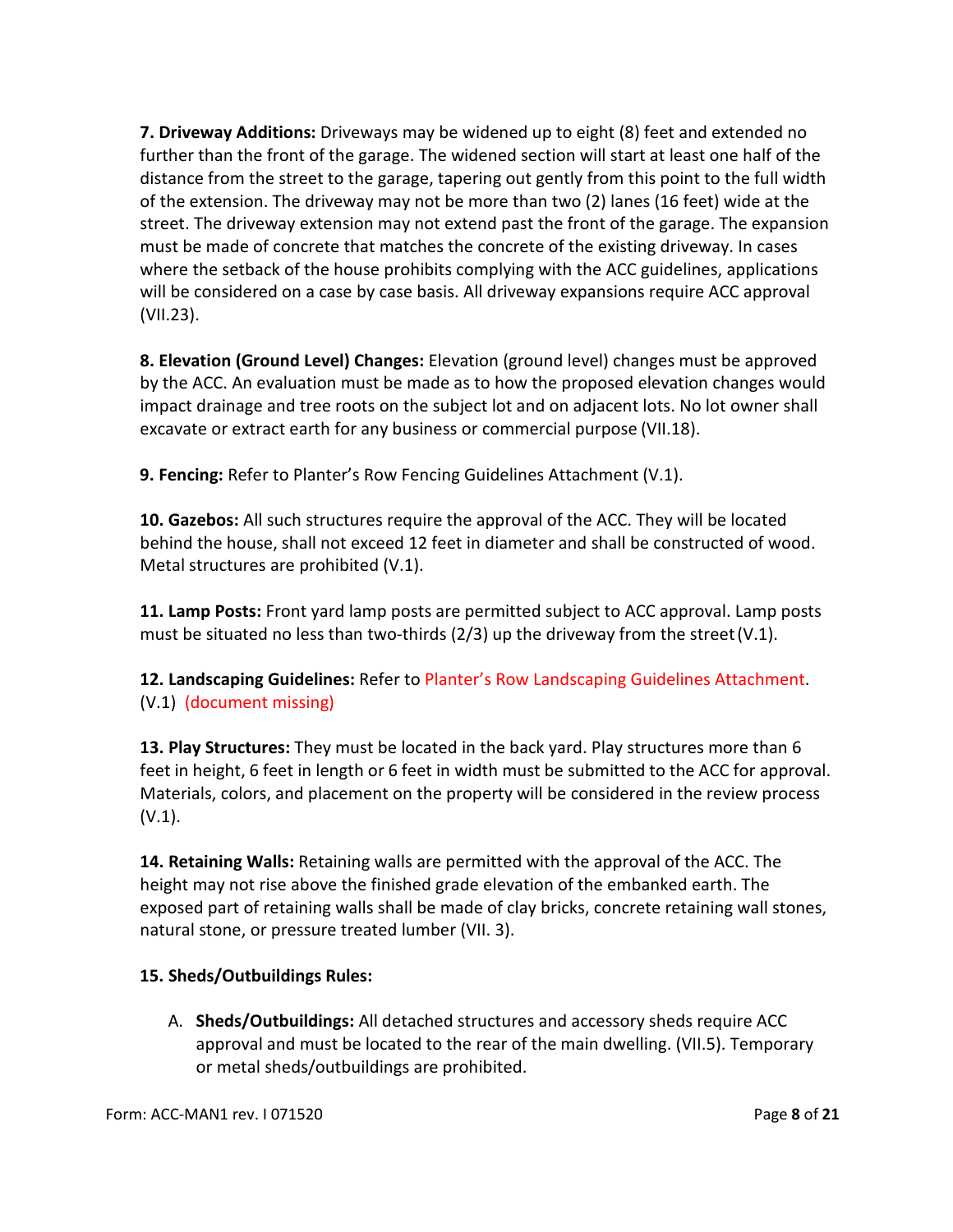B. **Specifications for Basic Shed/Outbuilding** The dimensions of the structure shall not exceed 12 feet by 12 feet , i.e. not to exceed 12 feet on any one side. Side wallsshall not exceed 8 feet in height at the exterior from grade level to the bottom of the eaves. Roofs shall be gable-ended or hipped, in keeping with the prevailing style for houses in the community. The roof pitch shall closely approximate that of the main dwelling on the property. The gabled ends shall not exceed the side walls in length. The roof shall be shingled to closely match that of the main dwelling. The structure shall have siding to closely match the main dwelling in style and color. Corner boards and trim shall match that of the main dwelling in color and proportion. Doors shall be painted a single color to match the trim or the front door of the main dwelling (V.1).

<span id="page-9-0"></span>**16. Sun Rooms and Screened Porches/Decks:** All such structures require the approval of the ACC. Metal structures are prohibited (V.1).

<span id="page-9-1"></span>**17. Swimming Pools/Hot Tubs:** Only in ground swimming pools located behind the house will be considered for approval by the ACC. The request must indicate that all code required fencing and safety equipment will be installed. This provision does not apply to temporary children's pools that are ten (10) feet or less in diameter. Above ground pools, whether installed free standing on the ground or installed within a deck, are prohibited. Hot Tubs are permitted with ACC approval. Hot Tubs must be placed at the rear of the dwelling and should be enclosed with a privacy fence so as to screen the hot tub from the street/neighbors (V.1).

<span id="page-9-2"></span>**18. Trampolines:** Trampolines are allowed without prior approval from the ACC. The trampoline must be located at the rear of the house at all times, and must be assembled and secured according to the manufacturer's recommendation. All equipment associated with the trampoline must be properly maintained and kept in good visual condition by the property owner (V.1).

<span id="page-9-3"></span>**19. Tree Removal:** Living trees with a diameter of six (6) inches or greater, measured at two (2) feet above the ground shall not be intentionally destroyed or removed without prior approval from the ACC (VII.14).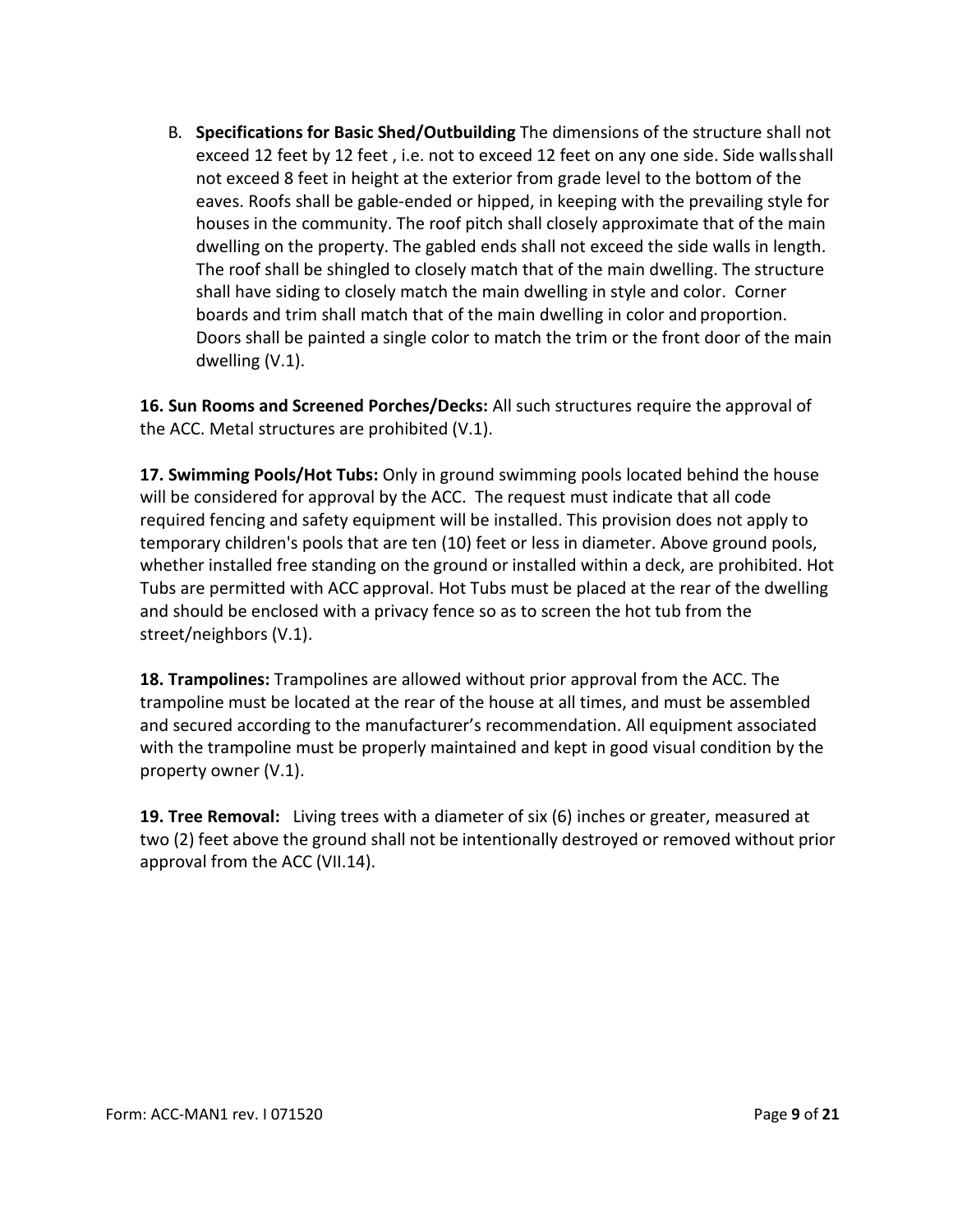### <span id="page-10-0"></span>**III. Exterior Maintenance (Article VI.)**

<span id="page-10-1"></span>**Responsibility:** Each homeowner is responsible for the exterior maintenance of his/her house, other structures, and grounds. This includes, but is not limited to the following:

- 
- 
- 
- $\checkmark$  Gutters and downspouts  $\checkmark$  Roofs
- $\checkmark$  House and out buildings exterior  $\checkmark$  Trees
- 
- $\checkmark$  Mail box and post
- $\checkmark$  Decks  $\checkmark$  Painting and staining exteriors
- $\checkmark$  Driveways  $\checkmark$  Plant beds
- $\checkmark$  Fences  $\checkmark$  Shrubs
	-
	-
- $\checkmark$  Lawns  $\checkmark$  Walks

<span id="page-10-2"></span>**Enforcement:** Failure to maintain the lot and the exterior of structures in a manner consistent with other lots and structures in Planter's Row, can result in the Association providing the necessary exterior maintenance at the homeowner's expense (VI). Before doing so, the Association shall give a written notice to the homeowner of the specific maintenance or repair needed. The homeowner shall then **have 20 days** to take corrective action. Failure to respond to the request can also result in suspension of voting privileges, suspension of facilities use, and a **monetary fine**.

#### <span id="page-10-3"></span>**IV. Use Restrictions (Article VII.)**

<span id="page-10-4"></span>**Purpose:** This covenant was established by the developer to ensure that the aesthetics, property values and quality of life of the homeowners would be maintained by all homeowners in the future.

<span id="page-10-5"></span>**Enforcement:** Failure to comply with ACC rules can result in the Association requiring corrective action at the **homeowner's expense**. Failure to comply can also result in suspension of voting privileges, suspension of facilities use, and a monetary fine. There is no time limit on the Association as to initiating an enforcement action.

<span id="page-10-6"></span>**1. Advertising Signs:** No advertising signs or billboards shallbe erected on any lot. (VII.13). This includes, but is not limited to: real estate, contractor, and political signs.

<span id="page-10-7"></span>**2. Animals, Etc.:** No animals, livestock or poultry may be kept on any lot. However, dogs, cats or other small household pet may be kept, but not for breeding or commercial purposes and must not constitute a nuisance or cause unsanitary conditions (VII.11). Animal pens more than 6 feet in height, 6 feet in length or 6 feet in width must be submitted to the ACC for approval (V.1). Dog houses available from local pet retailers which do not exceed these dimensions are permitted.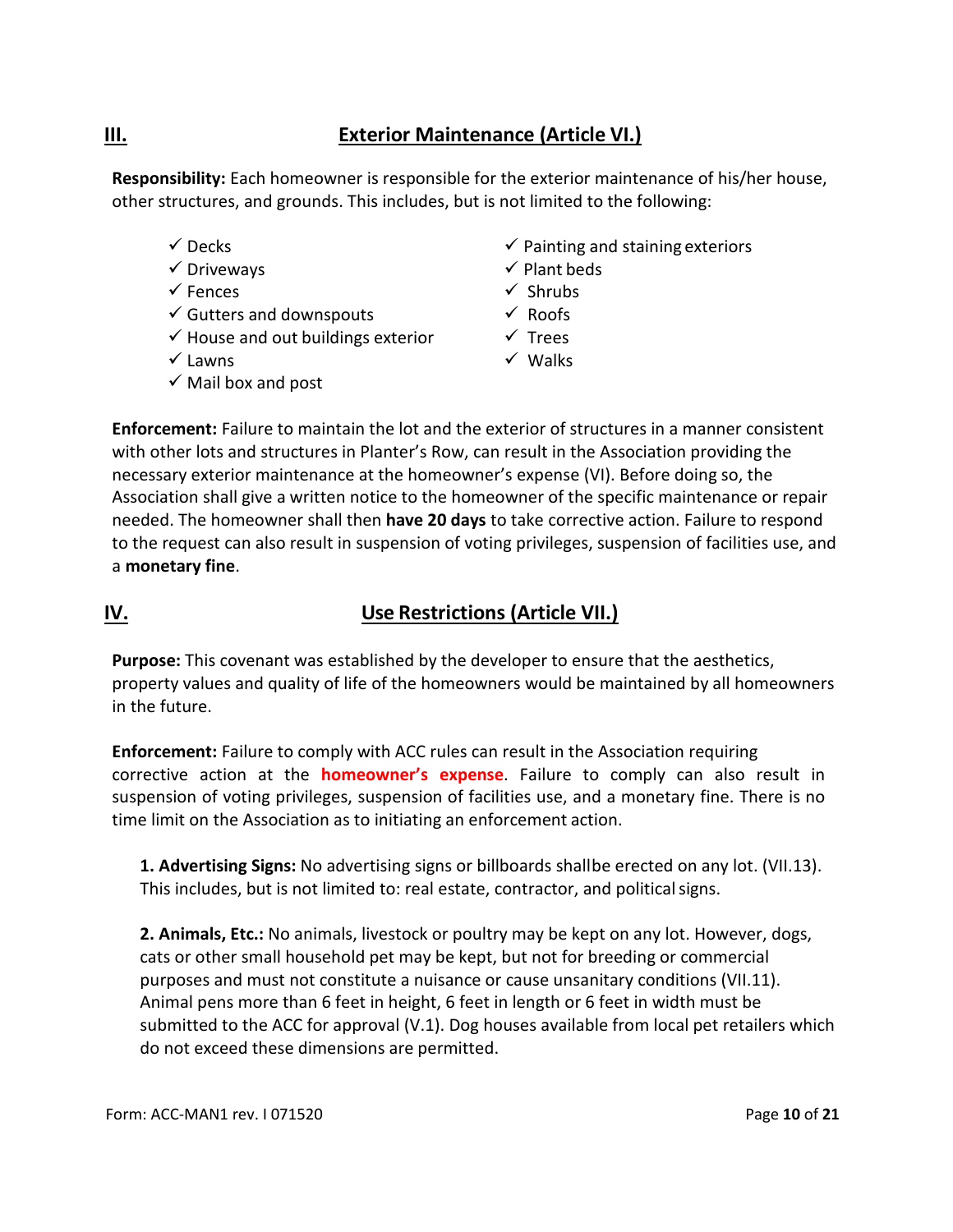- **A. Leash Law** Mauldin City Code Section 6-52. No dog shall be permitted off the premises of the owner or the person keeping or harboring such dog, unless such dog shall be placed on a leash held by a person over the age of 12 years who shall have complete control of the dog. Such leash shall not exceed eight feet in length (Code 1994, § 4-37).
- **B. Animal Waste** Mauldin City Code Section 6-11. The owner of every animal shall be responsible for the removal of any excreta deposited by his animal on public walks, recreation areas or on private property (Code 1994, § 4-11). The Planter's RowBoard further defines this ordinance to include any animal excreta deposited in swale areas and on the street of Planter's Row.
- **C. Animal Noise** Mauldin City Code Section 6-13.

(a) It shall be unlawful for any person to own, keep, possess or maintain within the city an animal in a manner so as to constitute a public nuisance. By way of example and not of limitation, the follow acts or actions by an owner or keeper are hereby declared to be a public nuisance and are, therefore, unlawful:

(7) Allowing or permitting an animal to bark, bay, whine, howl, crow or cackle in an excessive, continuous, or unreasonable fashion, or to make other noise in a manner so as to result in a serious interference with the reasonable use and enjoyment of neighboring premises.

(Ord. No. 580, § 5(4-13), 6-16-2003; Ord. No. 632, 6-19-2006)

<span id="page-11-0"></span>**3. Chain Link Fences:** These are prohibited (VII.3).

<span id="page-11-1"></span>**4. Driveway Coatings:** The painting, tiling or changing the concrete surface of the driveway is prohibited. However, clear sealers may be applied without obtaining ACC approval (VII. 23).

<span id="page-11-2"></span>**5. Excavation:** No lot owner shall excavate or extract earth for any business or commercial purpose (VII.18). For elevation change restrictions, refer to the section "Rules for Exterior Improvements and Alterations, Elevation (Ground Level) Changes"**.**

<span id="page-11-3"></span>**6. Garbage Cans, Etc.:** Garbage cans, recycling bins, lawn mowers, other equipment, and clotheslines must be screened from view from the street or any neighboring property (VII.14). Garbage and recycling cans can be placed in view, at the curb, no earlier than7:30 p.m. the night before trash pick-up and shall be placed according to the restrictions no later than 12:00 a.m. after the trash has been picked up.

<span id="page-11-4"></span>**7. Intersection Obstructions:** No structure or vegetation shall obstruct the view of stop signs, street signs, street lights, or the view of oncoming traffic at street intersections (VII.7).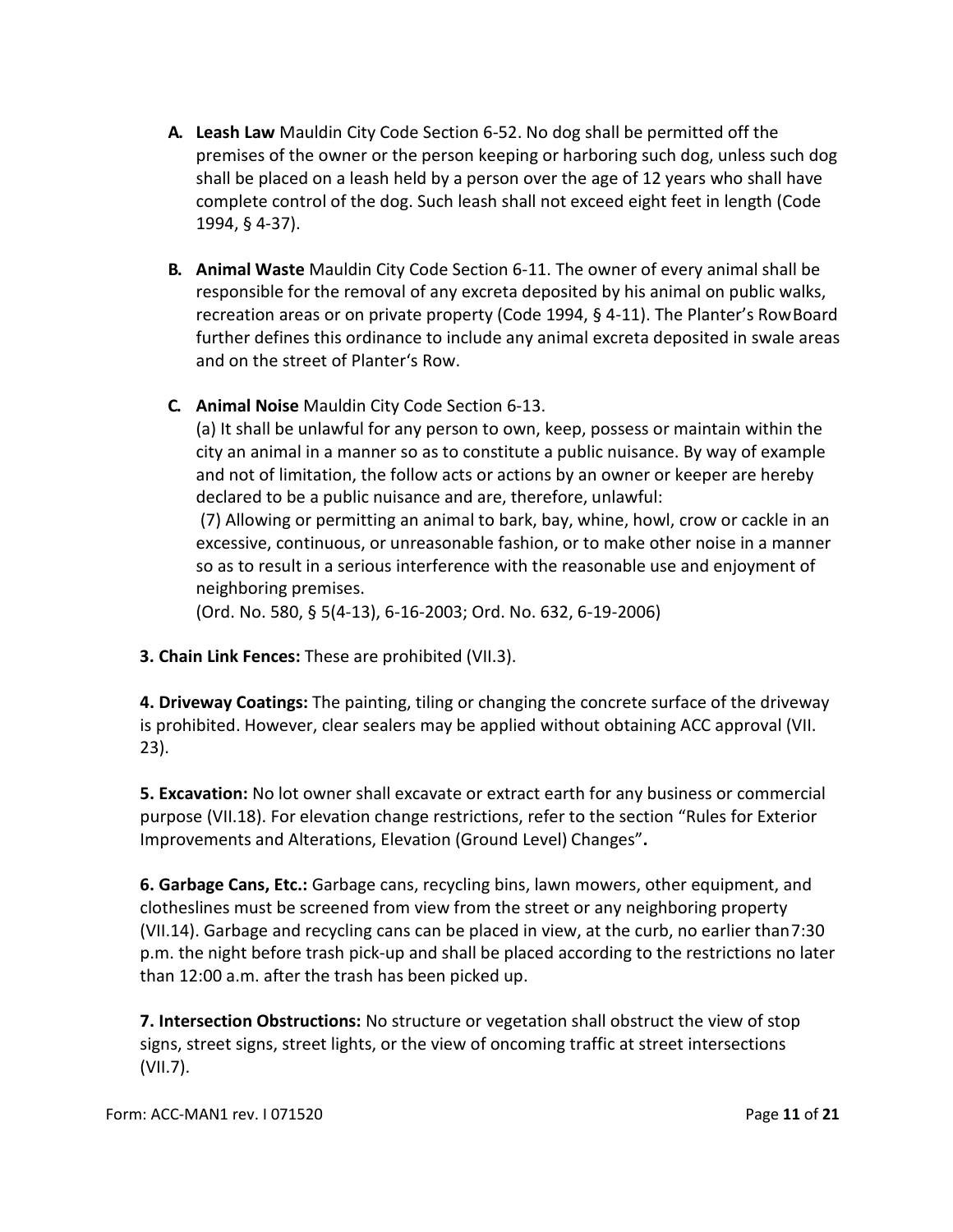<span id="page-12-0"></span>**8. Mailboxes and Other Delivery Receptacles:** The mailbox and delivery receptacle assembly installed by the developer shall be the only mailbox and delivery receptacle allowed (VII.8). The mailbox shall be black metal and the post painted with Sherwin Williams paint, color: Stone Lion *(exterior flat)*. The address numbers shall be 4 inch black metal of the approved style (refer to Planter's Row Mailbox Guidelines Attachmentfor details on approved mailbox style). Mailbox posts shall have the height of 42-46 inches from the ground level to the very top of the post.

<span id="page-12-1"></span>**9. Name Signs and Property Identification Markers:** These require the approval of the ACC (VII.8). The painting of address numbers on the curb is prohibited. Such markers are neither required nor recommended by any public emergency service, i.e. police, fire companies, etc.

<span id="page-12-2"></span>**10. Offensive Activities:** Offensive and noxious activities are prohibited (VII.12). Call the Mauldin Police Department **864.289.8900** (non emergent) regarding offensive noise and/or activities. The City of Mauldin noise ordinance (Mauldin City Code, Section 18-91 through - 100) considers the volume, duration, source and time of day of noises. Typical noxious activities can include, but may not be limited to: prolonged display of holiday decorations, installation of window air conditioner units, and improper displaying of flags (not on a proper house mounted or manufactured free-standing flag pole).

<span id="page-12-3"></span>**11. Temporary Structures and Dwellings:** No structure of a temporary nature shall be erected or allowed to remain on any lot. Also, no trailer, camper, shack, tent, garage, barn or similar structure shall be used as a residence, either temporarily or permanently (VII.9).

<span id="page-12-4"></span>**12. Trash Dumping:** No lot or common area shall be used or maintained as a dumping ground for rubbish (VII.17).

<span id="page-12-5"></span>**13. TV and Radio Reception Equipment:** No radio or television transmission or reception towers, satellite dishes or antennae shall be erected upon any structure or within the property without the approval of the ACC. Such structures should be screened to conceal them from the view of the street. In no event shall freestanding transmission or receiving towers, satellite dishes or disks be permitted (VII.15). However, satellite dishes that are 35 inches or less in diameter and are shielded from street view do not require ACC review.

<span id="page-12-6"></span>**14. Use of Property:** Lots shall be used for single-family residential use only and not for business activities unless approved by the ACC (VII.1).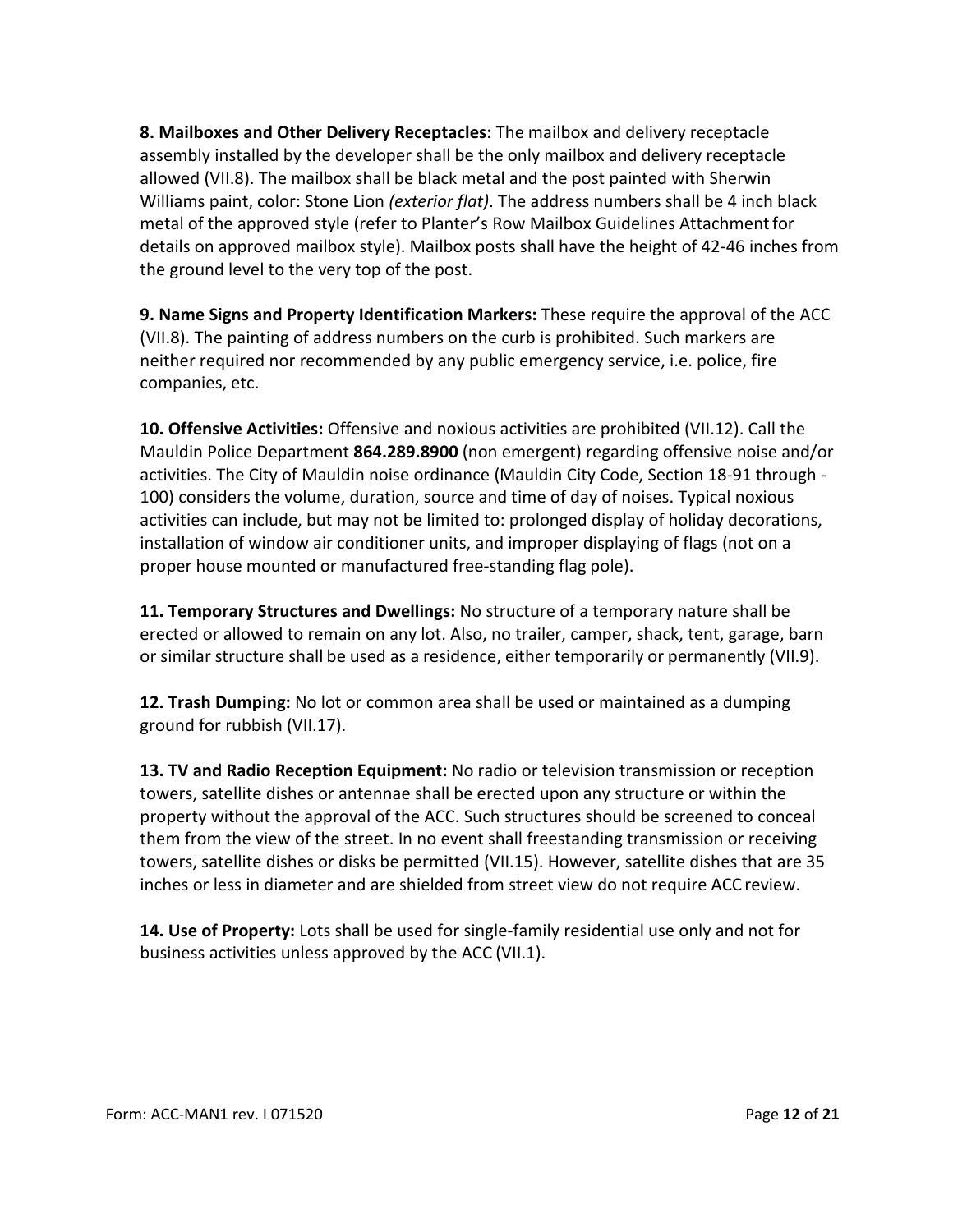#### <span id="page-13-0"></span>**15. Vehicle Parking:**

**A.** The Board recommends that vehicles are parked in garages or in the driveway if the number of vehicles owned by the homeowner exceeds the capacity of the garage (VII.16). The streets are under the jurisdiction of Mauldin City and are subject to Mauldin City Code. Vehicles should only be parked on the street as a last resort,and should not be parked on sidewalks. Should a homeowner park in an illegal manner, they are subject to ticketing by Mauldin Police Dept, and this is outside of the control of the Association.

*The purpose of this recommendation is to promote pedestrian and vehicular traffic safety. The absence of sidewalks throughout most of the community requires pedestrians to walk in the streets. Parking your vehicle on the street or on the sidewalk puts your neighbors in harm's way by causing them to walk in the middle of the street to get around vehicles parked in the street or on the sidewalk. The safe flow of vehicular traffic is impaired by on street parking because the streets are not wide enough to accommodate parked and moving vehicles. The community was designed and built on the basis that all vehicles will be parked in either a garage or on a driveway. Almost every house in the community has a two car garage and a driveway that can accommodate at least two vehicles.*

### **PARKING ON THE GRASS IS PROHIBITED AT ALL TIMES (VII.16).**

**B.** No house trailers or mobile homes, school buses, trucks or commercial vehicles over one (1) ton capacity, boats or boat trailers, motor homes, motorcycles, campers,and vans or vehicles on blocks shall be kept, stored or parked overnight either on any street or on any lot, except within an enclosed garage or screened from the streets and adjoining lots (VII.16).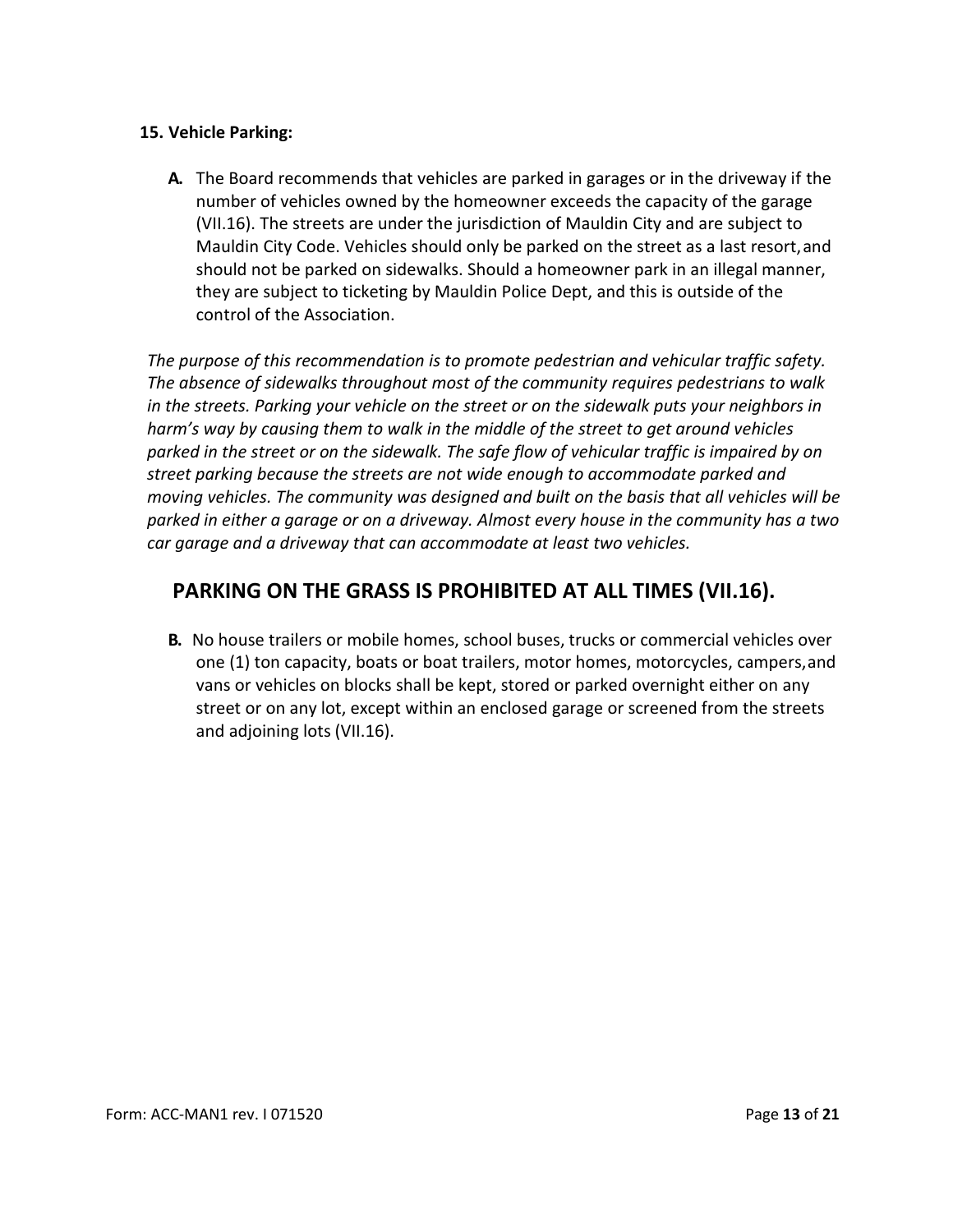# **Attachments**

### **Enforcement Policy**

<span id="page-14-1"></span><span id="page-14-0"></span>This document is a supplement to the **Planter's Row Bylaws, Article IX, Section 10 Enforcement.**

**Policy**: Violations of the Covenants and ACC Guidelines will be monitored by the Property Management Company. The Property Manager will notify the Board of any violations noted during the regular inspections of the neighborhood or are confirmed as the result of a violation report from a homeowner or resident. The Management Company will notify the homeowner and resident in the case of a rental property, stating the section of the Covenants or ACC Guidelines that have been violated and the consequences for not correcting the violation.

<span id="page-14-2"></span>**Notification of violations**: A "**First Notice**" will be sent to the homeowner (and resident if appropriate) after a violation has been noted by an onsite inspection or confirmed as the result of a violation report from a homeowner or resident. The notice will cite the Covenant or ACC Guideline being violated, details of the corrective action necessary to correct the violation and will include a statement indicating what fines will be assessed and/or legal action will be pursued if the violation is not corrected. If the violation is corrected within twenty (20) days of the date of mailing of the notice, no fine will be assessed and no further action will be taken.

A "**Second Notice**" will be sent if the violation is not corrected within twenty (20) days of the date of mailing of the "First Notice" informing the homeowner (and resident if appropriate) that a fine for the violation is being assessed. In the case of a nonhomeowner residing in the property, the homeowner will receive the assessed fine.

<span id="page-14-3"></span>**Right to a hearing**: Within **ten (10) days** of the date of the notice, a homeowner may request in writing (letter, email or fax) a hearing with the Board of Directors to dispute the violation or to reach an agreement for remedy of the violation. If a hearing is requested, one will be scheduled no later than thirty (30) days after the request. If the owner does not attend the hearing the assessed fine will stand.

<span id="page-14-4"></span>**Fines**: A fixed fine of \$50.00 will be assessed with the issuance of the "Second Notice". In the event that the violation is not corrected within twenty (20) days after the initial fine is assessed, a subsequent fine will be imposed of \$50.00. Additional fines will be assessed at the rate of \$50.00 per twenty (20) days thereafter, up to a maximum of \$1000.00. Should a period of at least 90 days lapse between violations for the same offense, the next violation will be considered a first offense and a "First Notice" will be sent.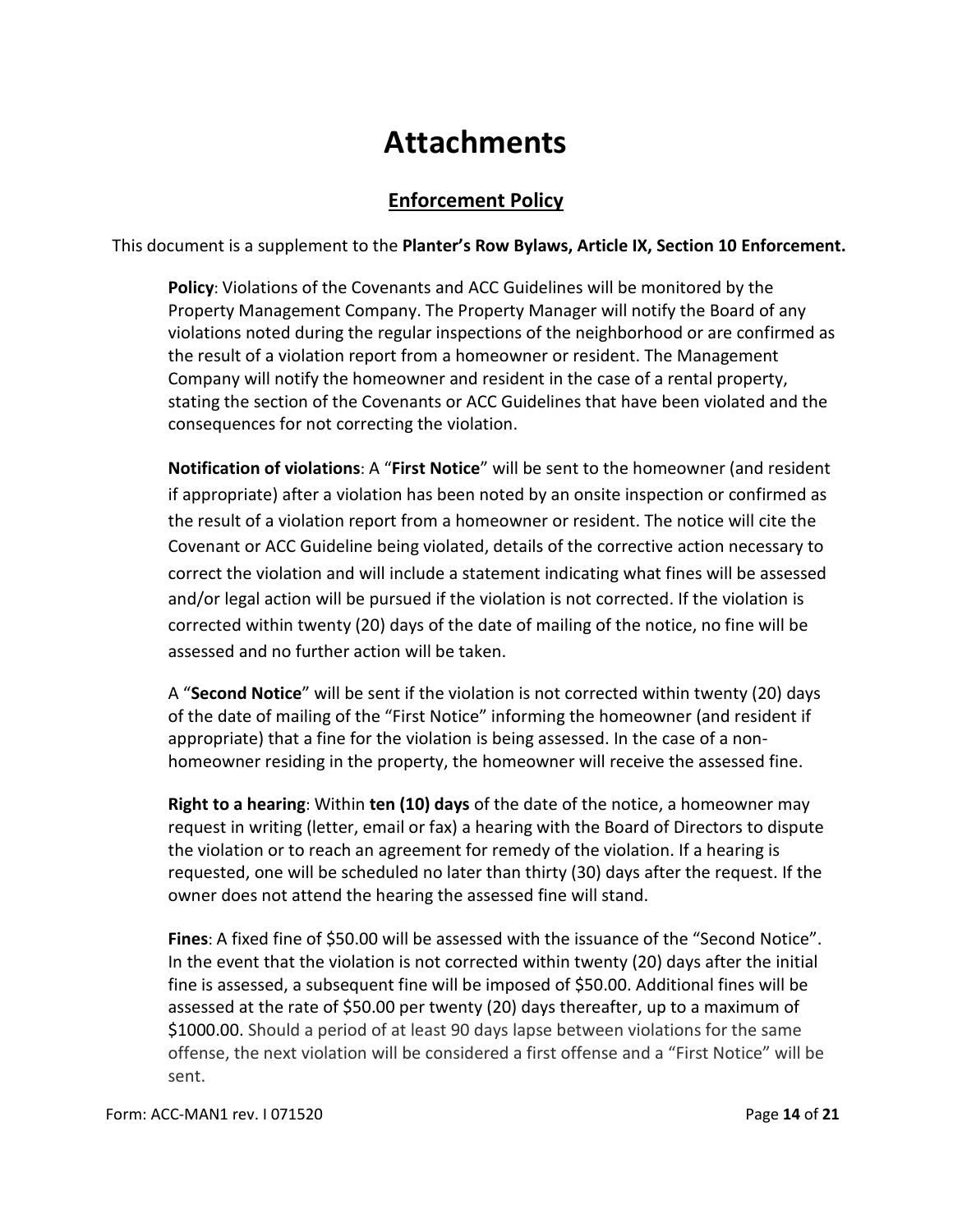<span id="page-15-0"></span>**Legal action**: If fines are not paid within 90 days after the date of notice, the fine may become a charge that could be attached to the homeowner's residence by way of lien and additional legal action may be taken.

<span id="page-15-1"></span>**Compliance**: When the violation has been corrected, the homeowner may petition the Board for removal of the fine with a commitment of continued compliance. The Board has the authority to suspend all or a portion of a fine once the violation has been corrected.

<span id="page-15-2"></span>**Other action**: In addition to fines, the Board also has the authority to suspend the member's right to vote and/or suspend a member's right (and their family and residents) to use any of the common area and facilities for an infraction of the covenants, guidelines or rules and regulations or for non-payment of annual assessments. Suspension of voting rights and/or use of the common area and facilities may be enforced until such time that the violation is remedied.

<span id="page-15-3"></span>**Right of self-help**: The Board has the right to enter a homeowner's property (exterior only) to provide all maintenance and repairs that are necessary to remove a violation, including the right to tow vehicles that are parked in yards and on sidewalks, at the homeowner's cost, if a violation is left unaddressed for more than twenty (20) days after the date of the fine assessment and/or suspension.

NOTE: In this case, entry by the Association and any of its agents is not an actionable trespass, in accordance with the Declaration Article VI Exterior Maintenance.

*\*The roads in Planter's Row are owned and maintained by Mauldin City and are enforced by Mauldin Police Dept. Planter's Row HOA has no jurisdiction over enforcing any illegal parking measures on the public roads.*

<span id="page-15-4"></span>**Amendment of fine schedule**: The Board shall set the initial fine schedule. The fine schedule may be amended by a majority vote of the homeowners, in good-standing, at an Annual Meeting or a Special Meeting that is called for the purpose of amending the fine schedule.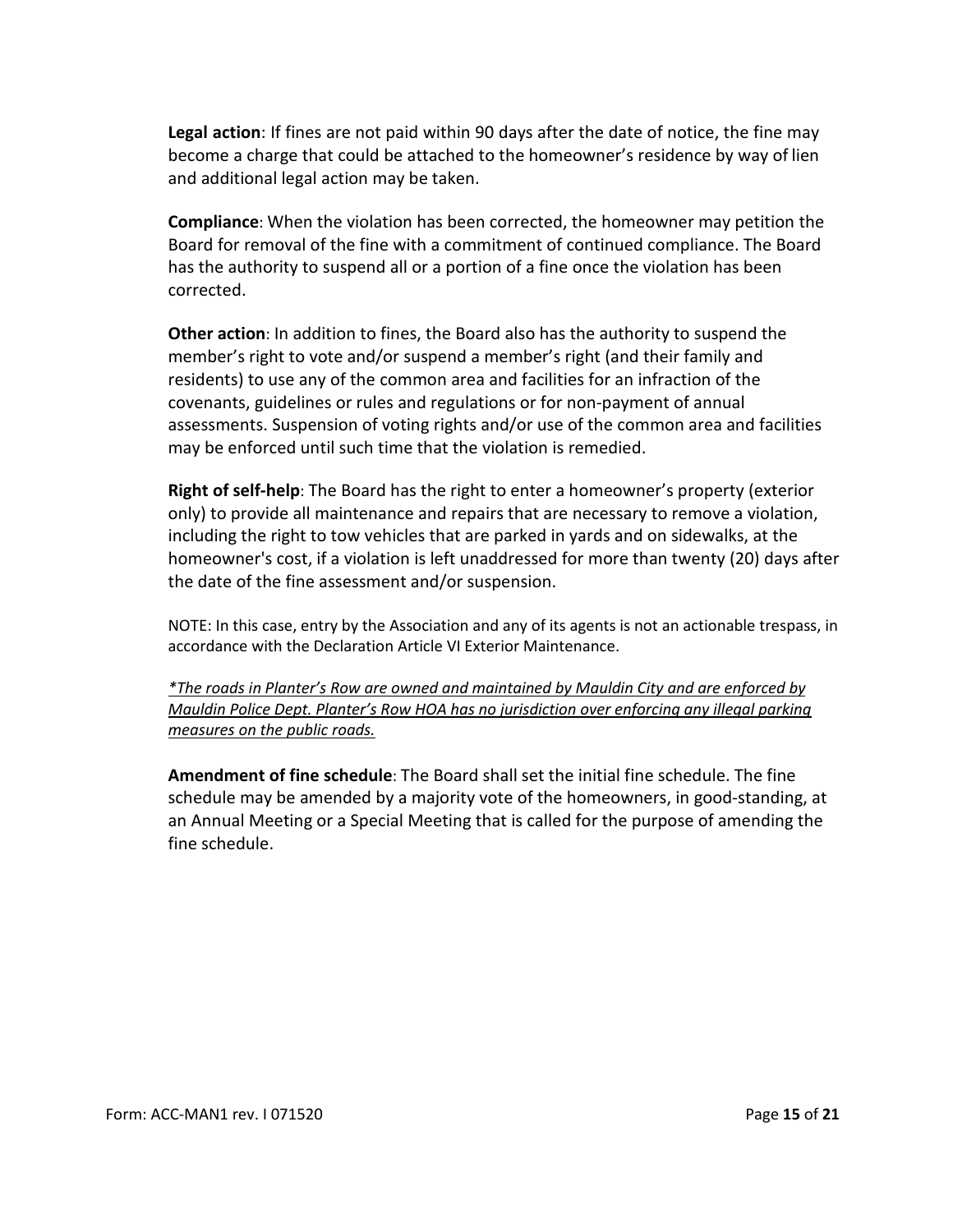#### **Landscaping Guidelines**

<span id="page-16-1"></span><span id="page-16-0"></span>**1. Borders for Landscaping Beds**: Materials must be of earth tone colors.

Approved materials include the following:

- $\checkmark$  Black plastic
- $\checkmark$  Brown or grey stone
- $\checkmark$  Tan or red pavers
- $\checkmark$  Solid brick
- $\checkmark$  Concrete pavers
- <span id="page-16-2"></span>**2. Ground Cover Materials:** Approved materials include the following:
	- $\checkmark$  Red oxide lava, white or natural stone
	- $\checkmark$  Wood mulch
	- $\checkmark$  Pine Needles/Bark

#### **(Note: all other materials must be submitted for ACC review)**

#### <span id="page-16-3"></span>**3. Plant Materials**:

- A. Any plant that can naturally survive in upstate South Carolina.
- B. The use of plants to make a fence in the front yard is prohibited.
- C. Vegetable gardens must be located in the rear yard of the property and bescreened from the street.

<span id="page-16-4"></span>**4. Decorative Items:** Sculptures, statues, bird feeders, windmills and *similar* items are restricted in front yard areas in the respect that only items with neutral colors that blend with the landscape will be allowed. Other such items should be located in the rear yard and must be screened from the street.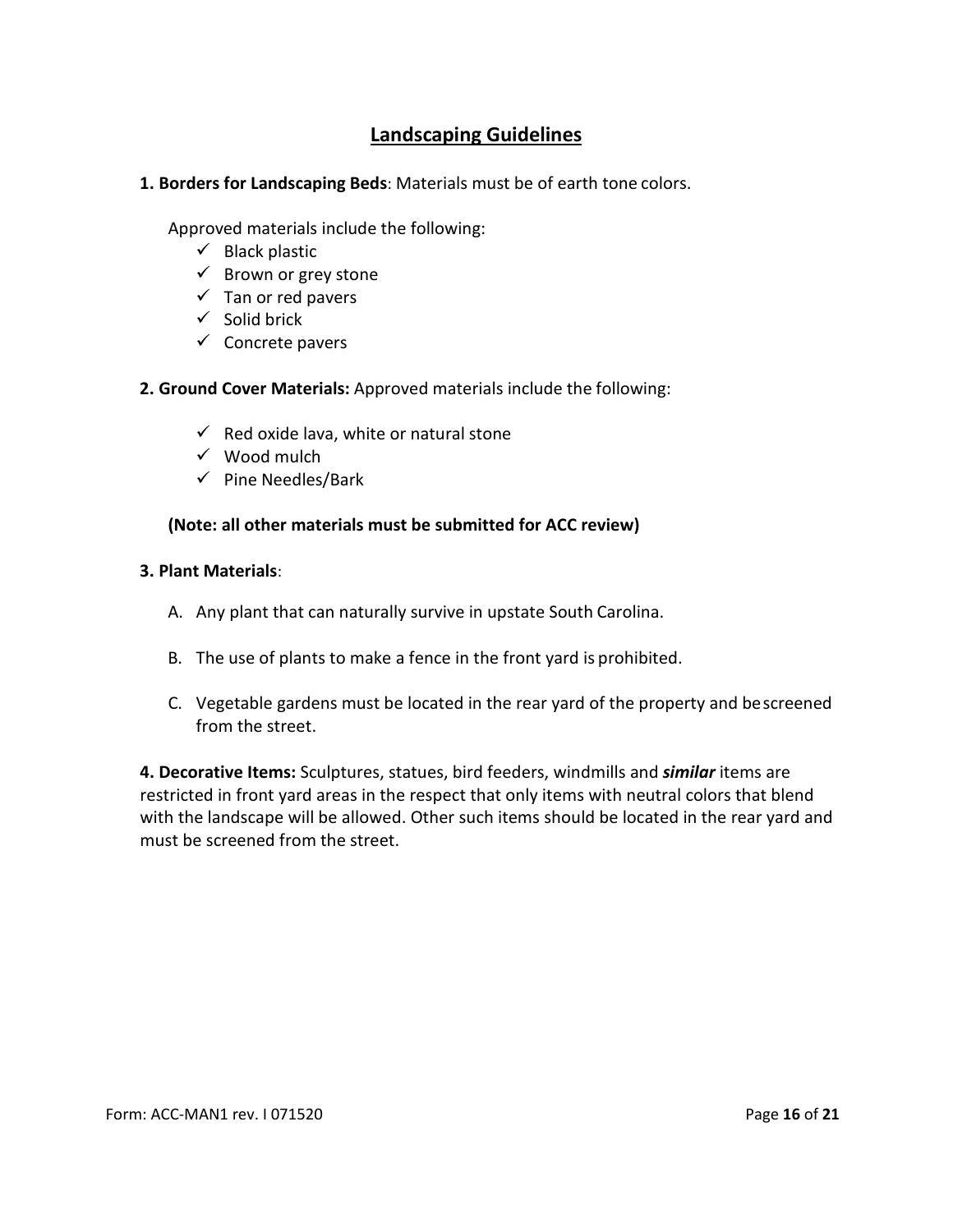#### **Fencing Guidelines**

#### <span id="page-17-1"></span><span id="page-17-0"></span>**1. Fence Placement & Orientation**:

- A. Structural support side of the fence shall face the enclosed area of the fence with the decorative or "pretty" side of the fence facing the street.
- B. Fencing shall not be forward of the back corner of the main house structure unless approved in writing by the ACC.
- C. Fencing should be installed as close to and parallel to the property line as possible. When installing a fence on a lot bordered by an existing fence, the Association encourages connecting to the existing with the cooperation of that homeowner. Deviations from this principle should be approved by the ACC and/or the HOA Board.
- D. Fencing must not encroach on any drainage or utility easement (Refer to Article VIII, Section 1 of the Planter's Row Covenants and Restrictions). Any fencing erected on such an easement which obstructs necessary maintenance or emergency repair will be removed by the utility company at the owner's expense.
- E. No fence, wall or other structure shall be erected or placed on any lot closer than7 and 1/2 feet from the street **or** said minimum setback line as defined on the lot survey (whichever is greater).

#### <span id="page-17-2"></span>**2. Fence Dimensions/Composition:**

- A. Wood and Composite Wood are the only approved fencing materials. No split rail or chain-link fences are acceptable under any circumstances. Perimeter fences using cross-hatched wood lattice or chicken wire in their composition are not acceptable. Any other material, natural or man-made must be submitted on an individual basis for consideration by the ACC and/or the HOA Board.
- B. Fence heights for the same property should be the same except when conditions of lot topography or aesthetics are involved. Requests for fences of different heights must clearly justify the deviation from this policy.
- C. Fence heights cannot exceed six (6) feet under any circumstances.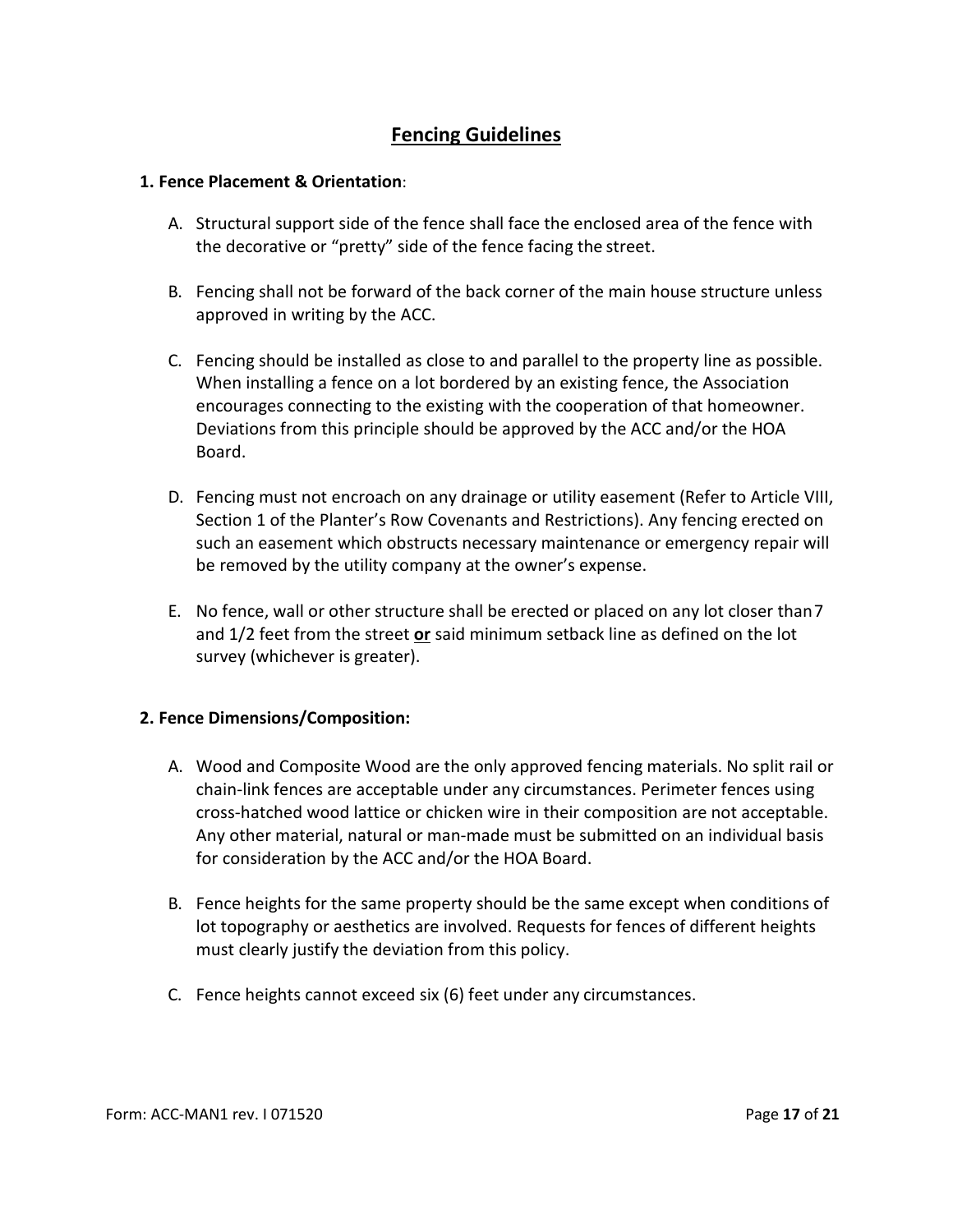- D. All fences that border Ashmore Bridge Road must be of the type currently used by all other properties along that border. Homeowners are responsible for maintenance (excluding periodic cleaning and staining of the side facing the road) and repair of any damages to fences bordering Ashmore Bridge Road.
- E. ACC request forms must include a clear illustration or photograph of the style and type of fence that is to be installed, the materials that are to be used, and (as best as possible) the placement of the fence on the property. It is the responsibility of the homeowner to notify contractors that installation cannot begin until ACC approval has been received by the homeowner.
- F. Please note that approval for erection of fencing does not permit the property owner to erect structures or partake in activities that are not allowed or are restricted by the property covenants and restrictions or by these guidelines. Keep in mind that your close neighbors can easily view your property. Consideration for the aesthetics of the neighborhood should be a top priority.

#### <span id="page-18-0"></span>**3. Painting or Staining of New or Existing Wood Decks or Fences**

- A. New or existing decks or fences should be painted or stained with materials thatwill allow the structure to blend with the existing house and property. When installing fences made of natural wood products the use of natural stain colors or clear sealants is encouraged. When installing fences made of man-made material the color must be submitted for approval by the ACC and/or HOA Board.
- B. Composite wood type material designed for decking is approved.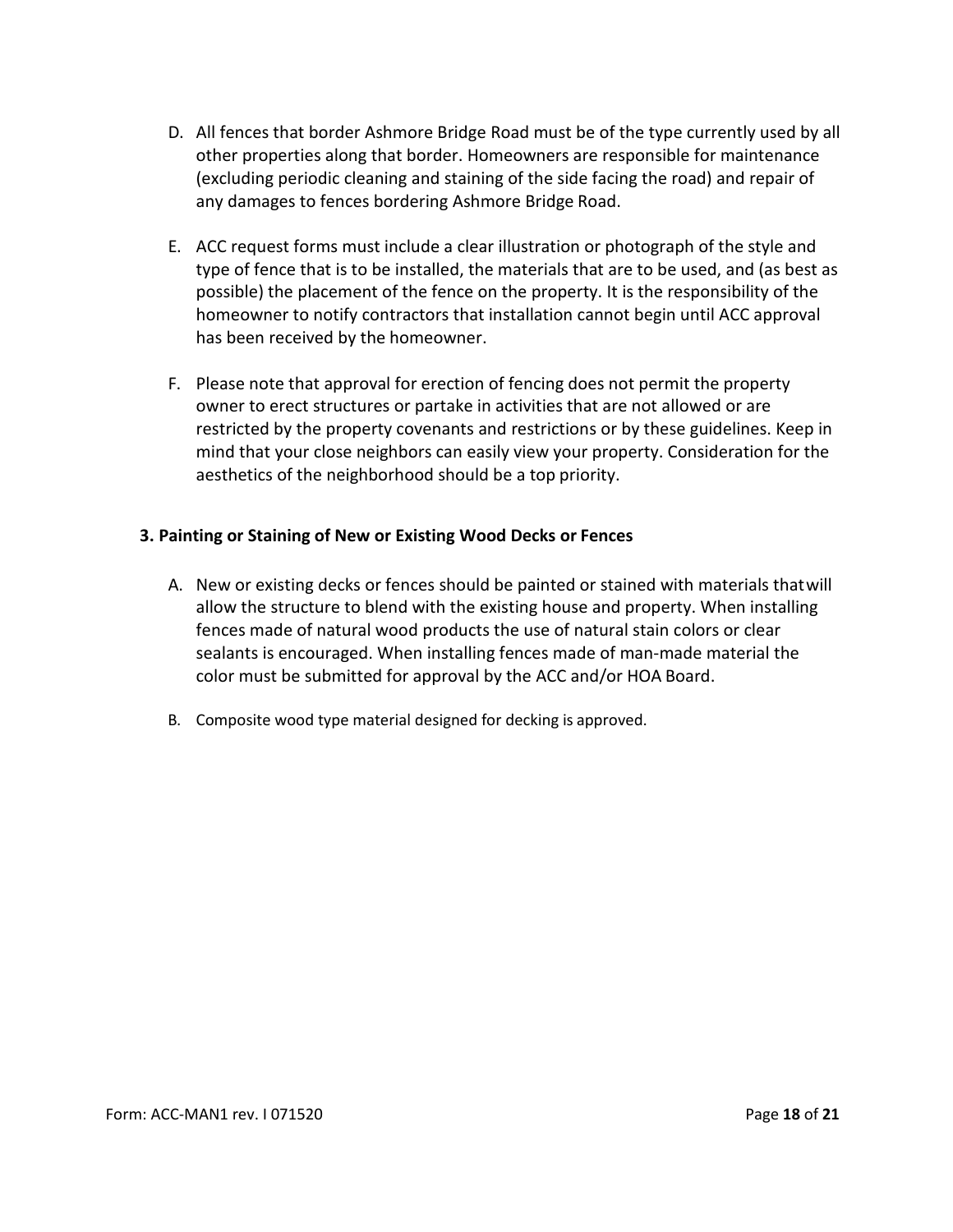### **Mailbox Guidelines**

- <span id="page-19-1"></span><span id="page-19-0"></span>**1. Board approved mailbox numbers**: 4 inch die cast black in the following style
- 

<span id="page-19-2"></span>**2. Board approved mailbox paint**: Sherwin Williams SW 7507 Stone Lion (Exteriorflat)

<span id="page-19-3"></span>**3. Board approved mailbox style**: Black metal (available from Home Depot/Lowes).



**4. Board approved mailbox post style**:

<span id="page-19-4"></span>